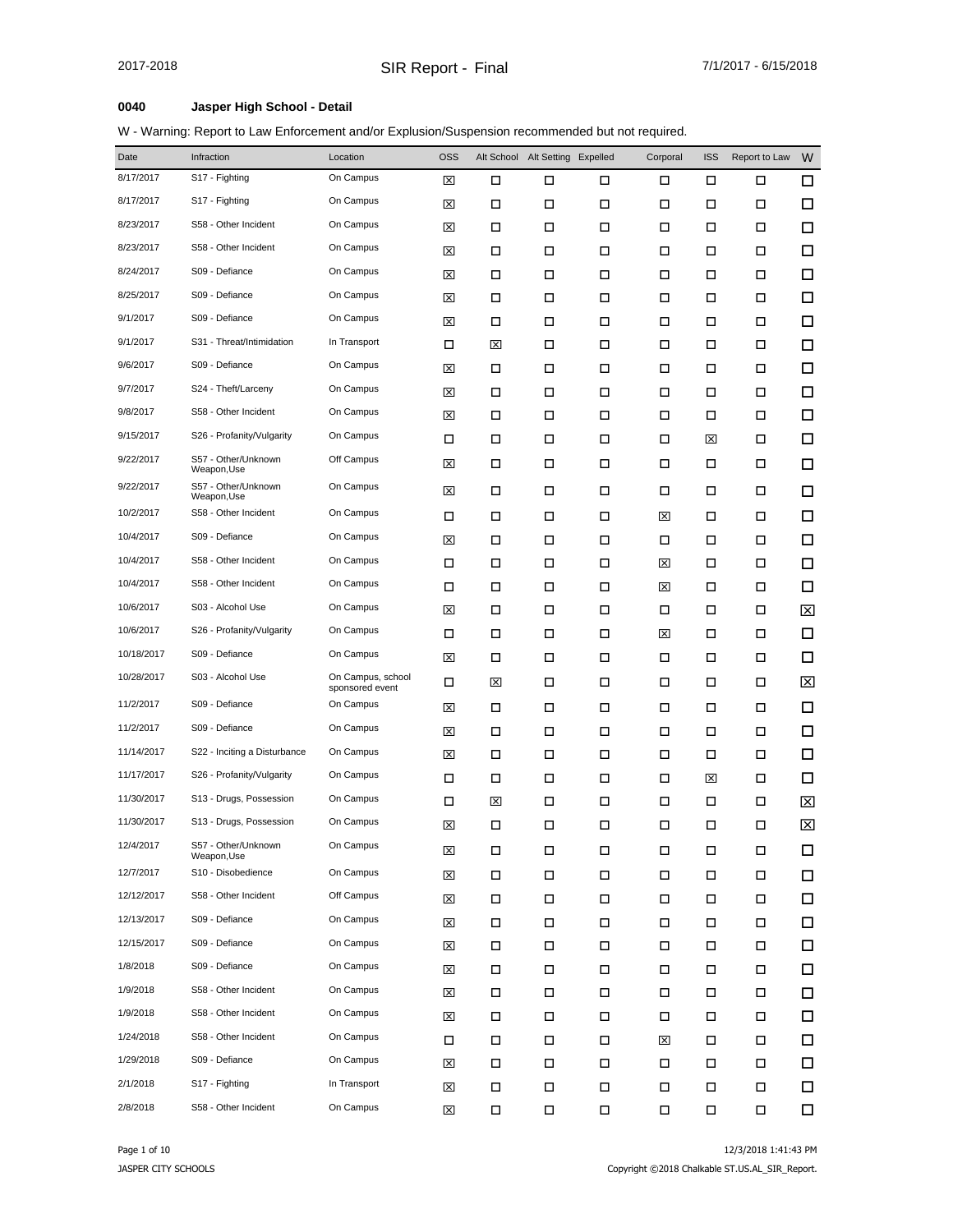# **0040 Jasper High School - Detail**

| Date      | Infraction                                | Location                              | <b>OSS</b> |        | Alt School Alt Setting Expelled |        | Corporal | <b>ISS</b> | Report to Law | W      |
|-----------|-------------------------------------------|---------------------------------------|------------|--------|---------------------------------|--------|----------|------------|---------------|--------|
| 2/8/2018  | S58 - Other Incident                      | On Campus                             | 図          | □      | □                               | □      | □        | □          | □             | ◻      |
| 2/8/2018  | S58 - Other Incident                      | On Campus                             | ⊠          | П      | □                               | □      | □        | П          | П             | □      |
| 2/20/2018 | S17 - Fighting                            | On Campus                             | 図          | □      | □                               | □      | □        | □          | □             | □      |
| 2/20/2018 | S17 - Fighting                            | On Campus                             | ⊠          | П      | □                               | □      | □        | П          | П             | □      |
| 2/26/2018 | S20 - Harassment                          | On Campus                             | ⊠          | □      | □                               | □      | □        | □          | □             | □      |
| 2/26/2018 | S22 - Inciting a Disturbance              | On Campus                             | 図          | □      | □                               | □      | □        | □          | П             | □      |
| 2/26/2018 | S58 - Other Incident                      | On Campus                             | 図          | □      | □                               | □      | □        | □          | □             | □      |
| 3/1/2018  | S58 - Other Incident                      | Off Campus, school<br>sponsored event | ⊠          | □      | □                               | □      | □        | П          | □             | □      |
| 3/5/2018  | S57 - Other/Unknown<br>Weapon, Use        | Off Campus                            | 囟          | □      | □                               | □      | □        | □          | □             | □      |
| 3/5/2018  | S57 - Other/Unknown<br>Weapon, Use        | On Campus                             | ⊠          | П      | □                               | □      | □        | П          | □             | □      |
| 3/7/2018  | S09 - Defiance                            | On Campus                             | ⊠          | □      | □                               | □      | □        | П          | $\Box$        | □      |
| 3/9/2018  | S09 - Defiance                            | On Campus                             | □          | □      | □                               | □      | ⊠        | □          | □             | □      |
| 3/9/2018  | S55 - Other/Unknown<br>Weapon, Possession | On Campus                             | □          | П      | □                               | □      | ⊠        | □          | □             | □      |
| 3/20/2018 | S58 - Other Incident                      | On Campus                             | ⊠          | □      | □                               | □      | □        | □          | П             | □      |
| 3/21/2018 | S12 - Disruptive                          | On Campus                             | □          | П      | □                               | □      | ⊠        | П          | □             | □      |
| 4/4/2018  | S32 - Tobacco, Possession                 | On Campus                             | □          | □      | □                               | □      | □        | ⊠          | □             | □      |
| 4/4/2018  | S34 - Tobacco, Use                        | On Campus                             | □          | П      | □                               | $\Box$ | □        | ⊠          | П             | □      |
| 4/5/2018  | S58 - Other Incident                      | On Campus                             | □          | □      | □                               | □      | ⊠        | □          | □             | □      |
| 4/9/2018  | S26 - Profanity/Vulgarity                 |                                       | □          | П      | □                               | □      | ⊠        | П          | П             | □      |
| 4/11/2018 | S58 - Other Incident                      |                                       | □          | □      | □                               | □      | ⊠        | □          | П             | □      |
| 4/12/2018 | S09 - Defiance                            | On Campus                             | ⊠          | П      | □                               | □      | □        | □          | П             | □      |
| 4/13/2018 | S58 - Other Incident                      | On Campus                             | ⊠          | П      | □                               | □      | □        | □          | П             | □      |
| 4/13/2018 | S58 - Other Incident                      | On Campus                             | ⊠          | П      | □                               | $\Box$ | □        | П          | П             | $\Box$ |
| 4/20/2018 | S58 - Other Incident                      | On Campus                             | 図          | П      | □                               | □      | □        | П          | □             | $\Box$ |
| 4/24/2018 | S34 - Tobacco, Use                        |                                       | ⊠          | П      | □                               | □      | □        | П          | П             | □      |
| 4/25/2018 | S22 - Inciting a Disturbance              |                                       | ⊠          | □      | □                               | □      | □        | □          | □             | □      |
| 4/26/2018 | S09 - Defiance                            | On Campus                             | ⊠          | П      | □                               | □      | □        | □          | П             | □      |
| 5/4/2018  | S30 - Sexual Offenses, Other              | On Campus                             | ⊠          | П      | □                               | □      | □        | П          | П             | □      |
| 5/4/2018  | S30 - Sexual Offenses, Other              | On Campus                             | 図          | П      | □                               | □      | □        | П          | П             | □      |
| 5/7/2018  | S09 - Defiance                            | On Campus                             | ⊠          | □      | □                               | □      | □        | □          | □             | □      |
| 5/9/2018  | S12 - Disruptive                          | On Campus                             | □          | П      | □                               | □      | □        | ⊠          | П             | □      |
| 5/9/2018  | S13 - Drugs, Possession                   | On Campus                             | ⊠          | П      | □                               | □      | □        | □          | □             | ⊠      |
| 5/9/2018  | S15 - Drugs, Use                          | On Campus                             | 図          | $\Box$ | $\Box$                          | $\Box$ | П        | $\Box$     | $\Box$        | 区      |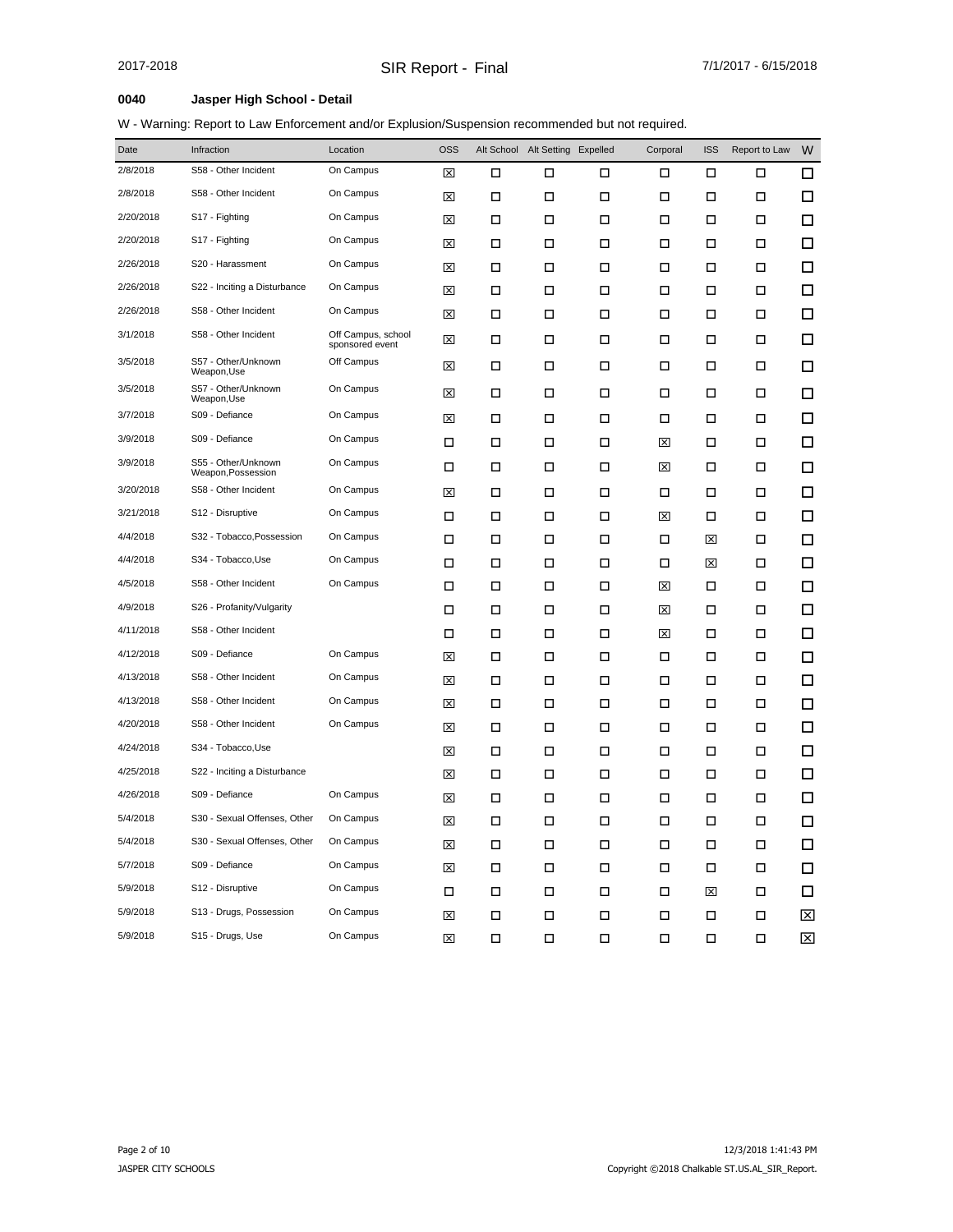# 2017-2018 SIR Report - Final 7/1/2017 - 6/15/2018

### **0040 Jasper High School - Detail**

W - Warning: Report to Law Enforcement and/or Explusion/Suspension recommended but not required.

| Date      | Infraction     | Location  | OSS | Alt School | Alt Setting Expelled | Corporal | <b>ISS</b> | Report to Law W |  |
|-----------|----------------|-----------|-----|------------|----------------------|----------|------------|-----------------|--|
| 5/22/2018 | S09 - Defiance | On Campus |     |            |                      |          |            |                 |  |

### **0040 Jasper High School - Summary**

| Infraction                                | <b>Incidents</b> | <b>OSS</b>   |              | Alt School Alt Setting Expelled Corporal |             |             | <b>ISS</b> |
|-------------------------------------------|------------------|--------------|--------------|------------------------------------------|-------------|-------------|------------|
| S03 - Alcohol Use                         | $\overline{2}$   | $\mathbf{1}$ | $\mathbf{1}$ | $\mathbf 0$                              | $\mathbf 0$ | $\mathbf 0$ | 0          |
| S09 - Defiance                            | 18               | 17           | 0            | $\mathbf 0$                              | $\mathbf 0$ | 1           | 0          |
| S10 - Disobedience                        | 1                | 1            | $\mathbf 0$  | $\mathbf 0$                              | $\mathbf 0$ | 0           | 0          |
| S12 - Disruptive                          | 2                | $\mathbf 0$  | $\mathbf 0$  | $\mathbf 0$                              | $\mathbf 0$ | 1           | 1          |
| S13 - Drugs, Possession                   | 2                | 2            | $\mathbf{1}$ | $\Omega$                                 | $\mathbf 0$ | $\Omega$    | 0          |
| S15 - Drugs, Use                          | 1                | 1            | $\mathbf 0$  | $\mathbf 0$                              | $\mathbf 0$ | $\mathbf 0$ | 0          |
| S17 - Fighting                            | $\overline{4}$   | 5            | 0            | $\mathbf 0$                              | $\mathbf 0$ | 0           | 0          |
| S20 - Harassment                          | 1                | $\mathbf{1}$ | $\mathbf 0$  | $\mathbf 0$                              | $\mathbf 0$ | $\mathbf 0$ | 0          |
| S22 - Inciting a<br><b>Disturbance</b>    | 3                | 3            | 0            | $\mathbf 0$                              | $\mathbf 0$ | 0           | 0          |
| S24 - Theft/Larceny                       | $\mathbf{1}$     | 1            | 0            | $\Omega$                                 | $\mathbf 0$ | $\mathbf 0$ | 0          |
| S26 - Profanity/Vulgarity                 | $\overline{4}$   | $\mathbf 0$  | 0            | $\mathbf 0$                              | $\mathbf 0$ | 2           | 2          |
| S30 - Sexual Offenses,<br>Other           | 1                | 2            | 0            | $\mathbf 0$                              | $\mathbf 0$ | 0           | 0          |
| S31 - Threat/Intimidation                 | 1                | $\mathbf 0$  | 1            | $\Omega$                                 | $\mathbf 0$ | $\mathbf 0$ | 0          |
| S32 - Tobacco, Possession                 | $\mathbf{1}$     | $\mathbf 0$  | 0            | $\mathbf 0$                              | $\mathbf 0$ | 0           | 1          |
| S34 - Tobacco, Use                        | 2                | 1            | $\mathbf 0$  | $\Omega$                                 | $\mathbf 0$ | $\mathbf 0$ | 1          |
| S55 - Other/Unknown<br>Weapon, Possession | 1                | $\mathbf 0$  | $\mathbf 0$  | $\mathbf 0$                              | $\mathbf 0$ | 1           | 0          |
| S57 - Other/Unknown<br>Weapon, Use        | 5                | 5            | $\pmb{0}$    | $\mathbf 0$                              | $\mathbf 0$ | $\mathbf 0$ | 0          |
| S58 - Other Incident                      | 21               | 15           | 0            | $\mathbf 0$                              | $\mathbf 0$ | 6           | $\pmb{0}$  |
| Total                                     | 71               | 55           | 3            | $\mathbf 0$                              | $\mathbf 0$ | 11          | 5          |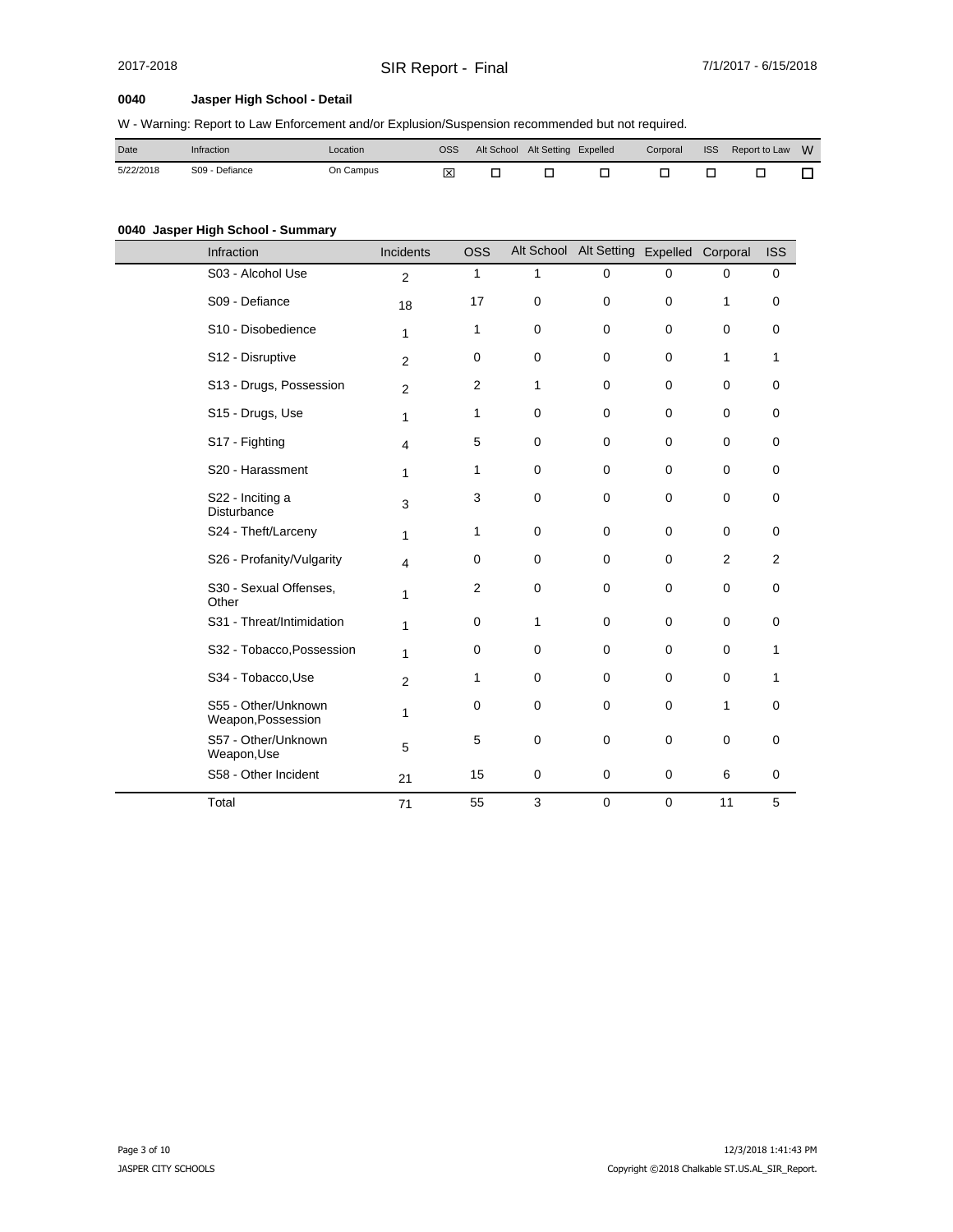# **0045 Jasper Junior High - Detail**

| Date       | Infraction                   | Location                             | <b>OSS</b> |        | Alt School Alt Setting Expelled |        | Corporal | <b>ISS</b> | Report to Law | W      |
|------------|------------------------------|--------------------------------------|------------|--------|---------------------------------|--------|----------|------------|---------------|--------|
| 8/18/2017  | S17 - Fighting               | On Campus, school<br>sponsored event | □          | ⊠      | □                               | □      | □        | □          | □             | □      |
| 8/25/2017  | S17 - Fighting               | On Campus                            | □          | ⊠      | □                               | □      | □        | □          | □             | □      |
| 10/3/2017  | S24 - Theft/Larceny          | On Campus                            | ⊠          | □      | □                               | □      | □        | □          | □             | □      |
| 10/4/2017  | S08 - Criminal Mischief      | On Campus                            | ⊠          | □      | □                               | □      | □        | □          | □             | ⊠      |
| 10/13/2017 | S58 - Other Incident         | On Campus                            | ⊠          | □      | ◻                               | □      | □        | □          | □             | □      |
| 10/17/2017 | S31 - Threat/Intimidation    | On Campus                            | ⊠          | □      | □                               | □      | □        | □          | □             | $\Box$ |
| 10/23/2017 | S17 - Fighting               | On Campus, school<br>sponsored event | ⊠          | □      | □                               | □      | □        | □          | □             | □      |
| 10/23/2017 | S17 - Fighting               | On Campus, school<br>sponsored event | ⊠          | □      | □                               | □      | □        | □          | □             | □      |
| 10/26/2017 | S30 - Sexual Offenses, Other | On Campus                            | ⊠          | □      | □                               | □      | □        | □          | □             | □      |
| 11/3/2017  | S17 - Fighting               | On Campus                            | ⊠          | □      | □                               | □      | □        | □          | □             | □      |
| 11/6/2017  | S17 - Fighting               | On Campus                            | ⊠          | □      | □                               | □      | □        | □          | □             | □      |
| 11/7/2017  | S58 - Other Incident         | On Campus                            | ⊠          | □      | □                               | □      | □        | □          | □             | □      |
| 11/14/2017 | S09 - Defiance               | On Campus                            | □          | ⊠      | □                               | □      | □        | □          | □             | □      |
| 11/14/2017 | S31 - Threat/Intimidation    | On Campus                            | ⊠          | □      | □                               | □      | □        | □          | □             | □      |
| 12/4/2017  | S11 - Disorderly Conduct     | On Campus                            | ⊠          | □      | □                               | □      | □        | □          | □             | □      |
| 12/6/2017  | S31 - Threat/Intimidation    | On Campus                            | ⊠          | □      | □                               | □      | □        | □          | □             | $\Box$ |
| 12/13/2017 | S30 - Sexual Offenses, Other | On Campus                            | □          | □      | ◻                               | □      | ⊠        | □          | □             | □      |
| 12/14/2017 | S24 - Theft/Larceny          | On Campus                            | ⊠          | □      | □                               | □      | □        | □          | □             | □      |
| 1/25/2018  | S09 - Defiance               | On Campus                            | ⊠          | □      | □                               | □      | □        | □          | □             | □      |
| 2/2/2018   | S58 - Other Incident         | On Campus                            | ⊠          | □      | □                               | □      | □        | □          | □             | $\Box$ |
| 2/6/2018   | S09 - Defiance               | On Campus                            | ⊠          | □      | ◻                               | □      | □        | □          | □             | □      |
| 2/6/2018   | S26 - Profanity/Vulgarity    | On Campus                            | □          | □      | □                               | □      | □        | ⊠          | □             | $\Box$ |
| 2/7/2018   | S17 - Fighting               | On Campus                            | ⊠          | □      | □                               | □      | □        | □          | □             | □      |
| 2/7/2018   | S17 - Fighting               | On Campus                            | ⊠          | □      | □                               | □      | □        | □          | □             | □      |
| 2/8/2018   | S58 - Other Incident         | On Campus                            | ⊠          | □      | □                               | □      | □        | □          | □             | □      |
| 2/12/2018  | S11 - Disorderly Conduct     | On Campus                            | □          | П      | □                               | □      | ⊠        | □          | □             | □      |
| 2/14/2018  | S29 - Sexual Harassment      | In Transport                         | □          | ⊠      | □                               | □      | □        | □          | □             | ⊠      |
| 2/15/2018  | S29 - Sexual Harassment      | On Campus                            | □          | □      | ⊠                               | □      | □        | □          | □             | ⊠      |
| 3/7/2018   | S17 - Fighting               | On Campus                            | П          | ⊠      | П                               | П      | □        | Д          | □             | □      |
| 3/7/2018   | S17 - Fighting               | On Campus                            | П          | ⊠      | П                               | $\Box$ | П        | П          | П             | □      |
| 3/13/2018  | S58 - Other Incident         | On Campus                            | 区          | П      | П                               | $\Box$ | П        | П          | П             | □      |
| 3/15/2018  | S58 - Other Incident         | On Campus                            | ⊠          | П      | П                               | $\Box$ | П        | П          | П             | □      |
| 3/20/2018  | S11 - Disorderly Conduct     | On Campus                            | П          | П      | П                               | $\Box$ | ⊠        | □          | П             | □      |
| 3/22/2018  | S17 - Fighting               | On Campus                            | ⊠          | П      | П                               | $\Box$ | П        | П          | П             | □      |
| 3/22/2018  | S17 - Fighting               | On Campus                            | ⊠          | П      | П                               | $\Box$ | □        | □          | П             | □      |
| 4/3/2018   | S09 - Defiance               | On Campus                            | Π          | П      | П                               | $\Box$ | ⊠        | □          | П             | 口      |
| 4/3/2018   | S12 - Disruptive             | Off Campus                           | П          | П      | П                               | $\Box$ | ⊠        | □          | □             | 口      |
| 4/6/2018   | S11 - Disorderly Conduct     | On Campus                            | ⊠          | $\Box$ | П                               | $\Box$ | П        | □          | □             | □      |
| 4/30/2018  | S05 - Assault                |                                      | ⊠          | $\Box$ | $\Box$                          | $\Box$ | П        | П          | □             | ⊠      |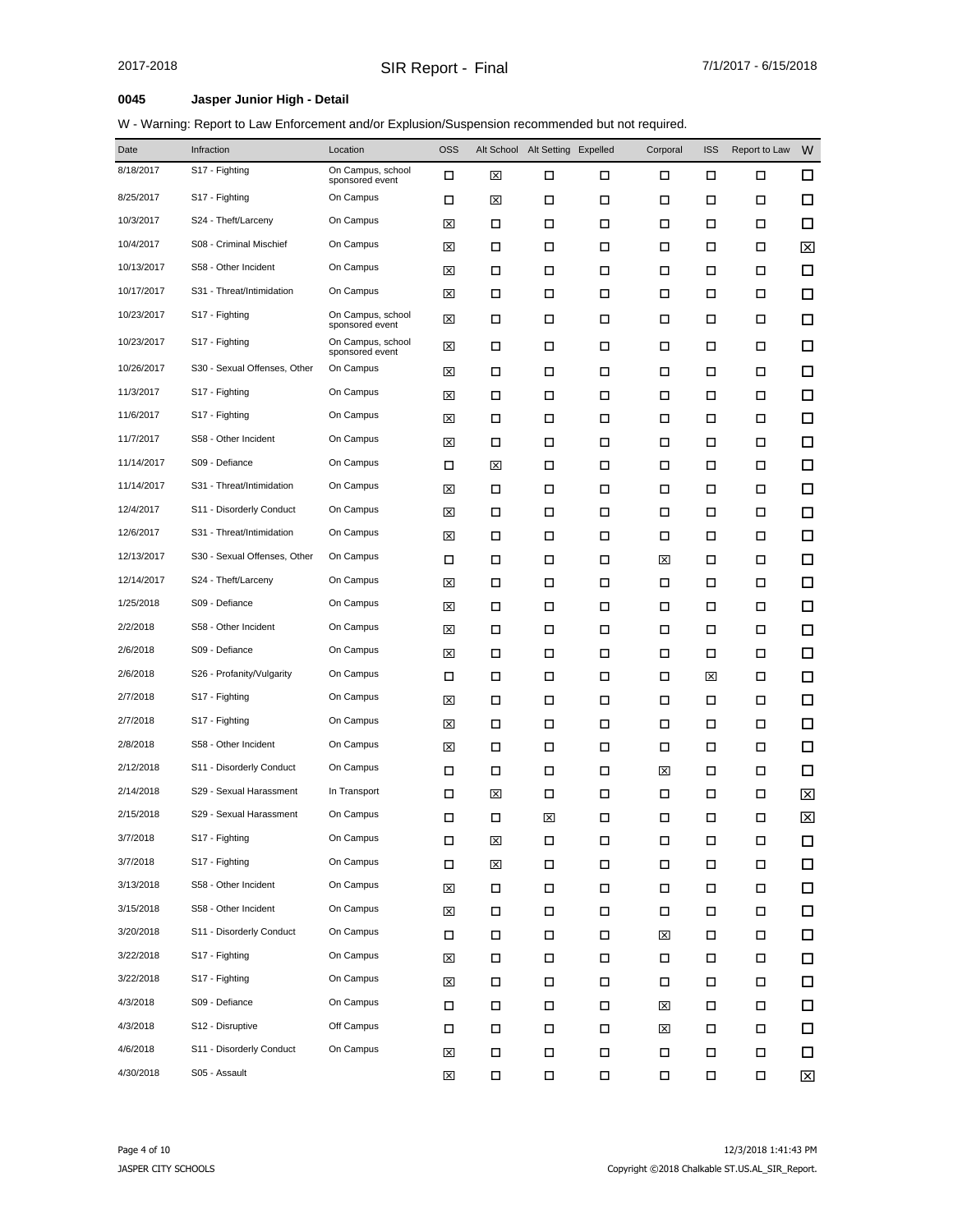# 2017-2018 SIR Report - Final 7/1/2017 - 6/15/2018

### **0045 Jasper Junior High - Detail**

W - Warning: Report to Law Enforcement and/or Explusion/Suspension recommended but not required.

| Date     | Infraction     | Location  | OSS | Alt School | Alt Setting Expelled | Corporal | <b>ISS</b> | Report to Law | W |
|----------|----------------|-----------|-----|------------|----------------------|----------|------------|---------------|---|
| 5/1/2018 | S09 - Defiance | On Campus | ⊠   |            |                      |          |            |               |   |

### **0045 Jasper Junior High - Summary**

| Infraction                      | Incidents      | <b>OSS</b>     |             | Alt School Alt Setting Expelled Corporal |             |             | <b>ISS</b> |
|---------------------------------|----------------|----------------|-------------|------------------------------------------|-------------|-------------|------------|
| S05 - Assault                   | 1              | 1              | 0           | 0                                        | $\mathbf 0$ | 0           | 0          |
| S08 - Criminal Mischief         | 1              | 1              | 0           | 0                                        | $\mathbf 0$ | 0           | 0          |
| S09 - Defiance                  | 5              | 3              | 1           | 0                                        | 0           | 1           | 0          |
| S11 - Disorderly Conduct        | 4              | 2              | 0           | 0                                        | 0           | 2           | 0          |
| S12 - Disruptive                | 1              | 0              | 0           | 0                                        | 0           | 1           | 0          |
| S17 - Fighting                  | 12             | 8              | 4           | 0                                        | 0           | 0           | 0          |
| S24 - Theft/Larceny             | $\overline{2}$ | $\overline{2}$ | $\mathbf 0$ | 0                                        | $\mathbf 0$ | $\mathbf 0$ | 0          |
| S26 - Profanity/Vulgarity       | 1              | $\mathbf 0$    | $\mathbf 0$ | 0                                        | $\mathbf 0$ | $\mathbf 0$ |            |
| S29 - Sexual Harassment         | $\overline{2}$ | 0              | 1           | 1                                        | 0           | 0           | 0          |
| S30 - Sexual Offenses,<br>Other | $\overline{2}$ | 1              | 0           | 0                                        | $\mathbf 0$ | 1           | $\Omega$   |
| S31 - Threat/Intimidation       | 3              | 3              | 0           | 0                                        | $\mathbf 0$ | 0           | 0          |
| S58 - Other Incident            | 6              | 6              | 0           | 0                                        | $\mathbf 0$ | $\mathbf 0$ | 0          |
| Total                           | 40             | 27             | 6           | 1                                        | $\mathbf 0$ | 5           |            |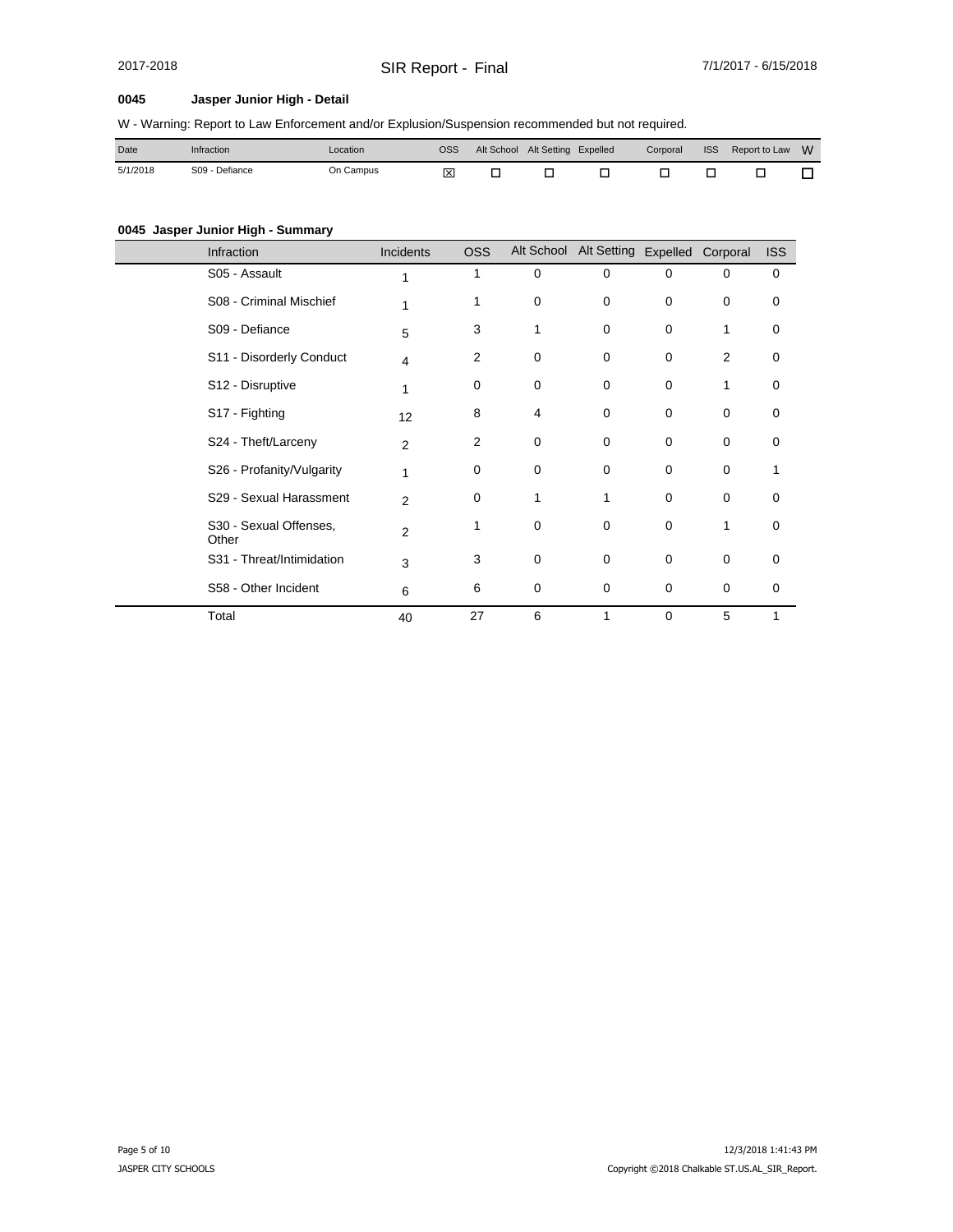### **0010 Maddox Intermediate School - Detail**

W - Warning: Report to Law Enforcement and/or Explusion/Suspension recommended but not required.

| Infraction           | Location  | <b>OSS</b> | Alt School |   |   | Corporal             | <b>ISS</b> | Report to Law | W |
|----------------------|-----------|------------|------------|---|---|----------------------|------------|---------------|---|
| S17 - Fighting       | On Campus | 図          | □          | □ | □ | □                    | П          | □             | □ |
| S09 - Defiance       | On Campus | □          | □          | □ | ◻ | 図                    | □          | □             | □ |
| S58 - Other Incident | On Campus | 図          | □          | □ | ◻ | □                    | □          | □             | □ |
| S09 - Defiance       | On Campus | □          | □          | □ | ◻ | 図                    | □          | □             | □ |
| S58 - Other Incident | On Campus | ⊠          | □          | □ | ◻ | □                    | □          | □             | □ |
| S58 - Other Incident | On Campus | □          | □          | □ | ◻ | 図                    | □          | □             | □ |
|                      |           |            |            |   |   | Alt Setting Expelled |            |               |   |

#### **0010 Maddox Intermediate School - Summary**

| <b>Infraction</b>          | <b>Incidents</b> | <b>OSS</b> | Alt School Alt Setting Expelled Corporal |  |   | <b>ISS</b> |
|----------------------------|------------------|------------|------------------------------------------|--|---|------------|
| S09 - Defiance             |                  | 0          | 0                                        |  |   | 0          |
| S <sub>17</sub> - Fighting |                  |            | 0                                        |  | 0 | 0          |
| S58 - Other Incident       | ิว               |            | $\Omega$                                 |  |   | 0          |
| Total                      | 6                |            |                                          |  |   | O          |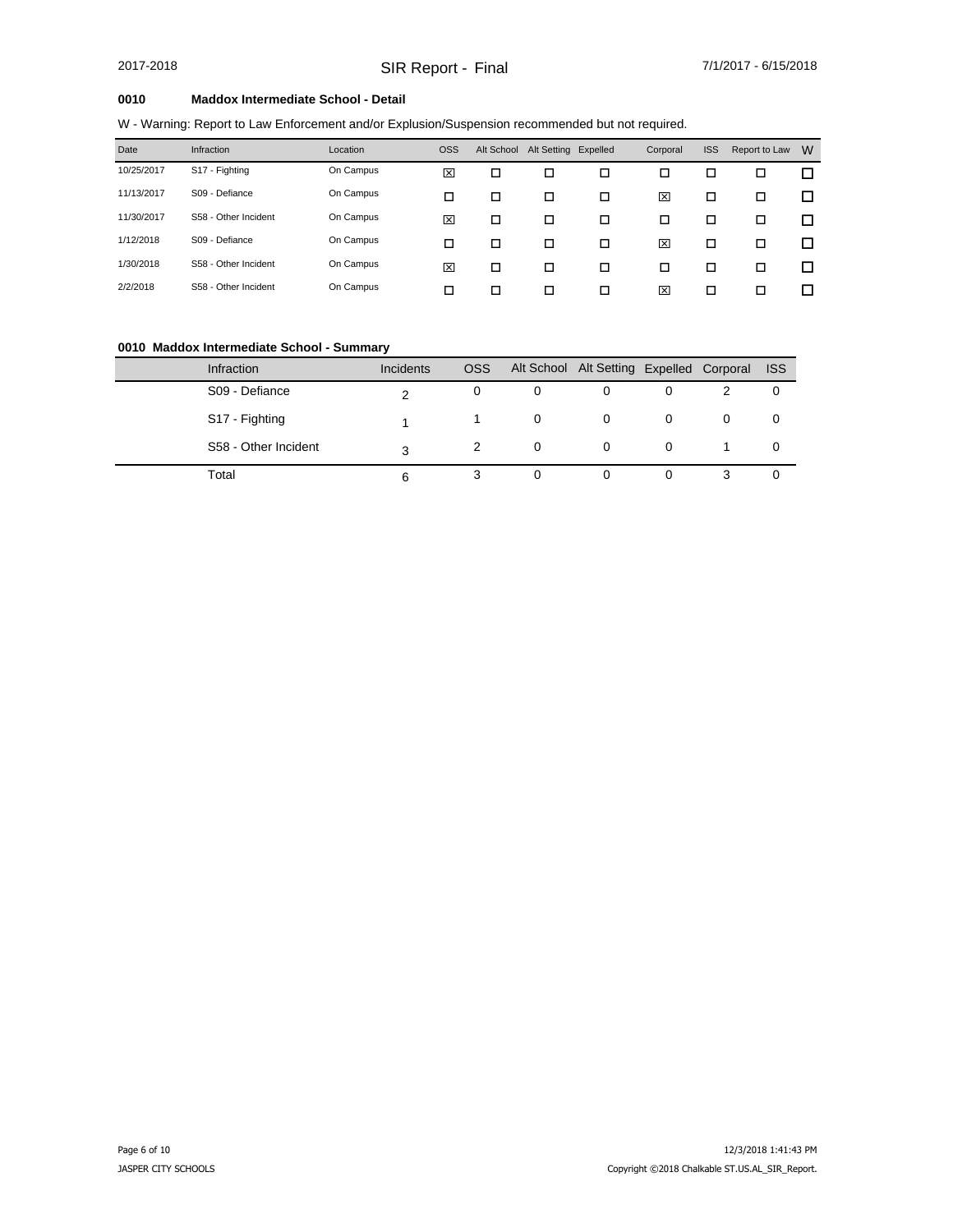## **0020 Memorial Park Elementary - Detail**

| Date         | Infraction                     | Location                                | <b>OSS</b> |   | Alt School Alt Setting Expelled |   | Corporal | <b>ISS</b> | Report to Law        | W |
|--------------|--------------------------------|-----------------------------------------|------------|---|---------------------------------|---|----------|------------|----------------------|---|
| 8/28/2017    | S58 - Other Incident           | In Transport, school<br>sponsored event | □          | □ | □                               | □ | ⊠        | □          | □                    | □ |
| 8/30/2017    | S58 - Other Incident           | On Campus, school<br>sponsored event    | □          | □ | □                               | □ | ⊠        | □          | □                    | □ |
| 9/1/2017     | S58 - Other Incident           | On Campus, school<br>sponsored event    | ⊠          | □ | □                               | □ | □        | □          | □                    | □ |
| 9/7/2017     | S10 - Disobedience             | On Campus, school<br>sponsored event    | □          | □ | □                               | □ | ⊠        | □          | □                    | □ |
| 9/15/2017    | S10 - Disobedience             | On Campus, school<br>sponsored event    | □          | □ | □                               | □ | ⊠        | □          | □                    | □ |
| 9/19/2017    | S10 - Disobedience             | On Campus, school<br>sponsored event    | □          | □ | □                               | □ | ⊠        | □          | □                    | □ |
| 9/22/2017    | S10 - Disobedience             | On Campus, school<br>sponsored event    | □          | □ | □                               | □ | ⊠        | □          | □                    | □ |
| 9/29/2017    | S <sub>10</sub> - Disobedience | In Transport, school<br>sponsored event | □          | □ | □                               | □ | ⊠        | □          | □                    | □ |
| 10/2/2017    | S10 - Disobedience             | On Campus, school<br>sponsored event    | □          | □ | □                               | □ | ⊠        | □          | □                    | □ |
| 10/2/2017    | S10 - Disobedience             | On Campus, school<br>sponsored event    | □          | □ | □                               | □ | ⊠        | □          | □                    | □ |
| 10/4/2017    | S10 - Disobedience             | On Campus, school<br>sponsored event    | □          | □ | □                               | □ | ⊠        | □          | □                    | □ |
| 10/13/2017   | S10 - Disobedience             | On Campus, school<br>sponsored event    | □          | □ | □                               | □ | ⊠        | □          | □                    | □ |
| 10/16/2017   | S <sub>10</sub> - Disobedience | On Campus, school<br>sponsored event    | □          | □ | □                               | □ | ⊠        | □          | □                    | □ |
| 10/17/2017   | S10 - Disobedience             | On Campus, school<br>sponsored event    | ⊠          | □ | □                               | □ | □        | □          | □                    | □ |
| 10/18/2017   | S10 - Disobedience             | On Campus, school<br>sponsored event    | ⊠          | □ | □                               | □ | □        | □          | □                    | □ |
| 10/20/2017   | S10 - Disobedience             | In Transport, school<br>sponsored event | □          | □ | □                               | □ | ⊠        | □          | □                    | □ |
| 10/25/2017   | S10 - Disobedience             | On Campus, school<br>sponsored event    | □          | □ | □                               | □ | ⊠        | □          | □                    | □ |
| 10/27/2017   | S26 - Profanity/Vulgarity      | On Campus, school<br>sponsored event    | ⊠          | □ | □                               | □ | □        | □          | □                    | □ |
| 11/13/2017   | S <sub>10</sub> - Disobedience | On Campus, school<br>sponsored event    | ⊠          | □ | □                               | □ | □        | □          | □                    | □ |
| 11/15/2017   | S <sub>10</sub> - Disobedience | On Campus, school<br>sponsored event    | ⊠          | □ | ◻                               | □ | □        | □          | □                    | □ |
| 11/16/2017   | S <sub>10</sub> - Disobedience | On Campus, school<br>sponsored event    | □          | □ | □                               | □ | ⊠        | □          | □                    | □ |
| 11/30/2017   | S10 - Disobedience             | On Campus, school<br>sponsored event    | □          | □ | □                               | □ | ⊠        | □          | □                    | □ |
| 12/18/2017   | S <sub>10</sub> - Disobedience | On Campus, school<br>sponsored event    | □          | □ | □                               | □ | ⊠        | □          | □                    | □ |
| 1/9/2018     | S10 - Disobedience             | On Campus, school<br>sponsored event    | □          | □ | □                               | □ | ⊠        | □          | □                    | □ |
| 1/9/2018     | S10 - Disobedience             | On Campus, school<br>sponsored event    | ⊠          | □ | □                               | □ | □        | □          | □                    | □ |
| 1/10/2018    | S10 - Disobedience             | On Campus, school<br>sponsored event    | □          | □ | □                               | □ | ⊠        | П          | □                    | □ |
| 1/24/2018    | S10 - Disobedience             | On Campus, school<br>sponsored event    | □          | □ | ◻                               | □ | ⊠        | □          | □                    | □ |
| 1/24/2018    | S10 - Disobedience             | On Campus, school<br>sponsored event    | ⊠          | □ | □                               | □ | ◻        | □          | □                    | □ |
| 1/26/2018    | S10 - Disobedience             | On Campus, school<br>sponsored event    | □          | □ | □                               | □ | ⊠        | □          | □                    | □ |
| 1/26/2018    | S10 - Disobedience             | On Campus, school<br>sponsored event    | □          | □ | □                               | □ | ⊠        | □          | □                    | □ |
| 1/29/2018    | S10 - Disobedience             | On Campus, school<br>sponsored event    | ⊠          | □ | □                               | □ | □        | □          | □                    | □ |
| 2/14/2018    | S10 - Disobedience             | On Campus, school<br>sponsored event    | ⊠          | □ | □                               | □ | □        | □          | □                    | □ |
| 2/23/2018    | S10 - Disobedience             | On Campus, school<br>sponsored event    | □          | □ | □                               | □ | ⊠        | □          | □                    | □ |
| 3/8/2018     | S10 - Disobedience             | On Campus, school<br>sponsored event    | □          | □ | □                               | □ | ⊠        | □          | □                    | □ |
| 3/9/2018     | S10 - Disobedience             | On Campus, school<br>sponsored event    | □          | □ | ◻                               | □ | ⊠        | □          | □                    | □ |
| 3/12/2018    | S10 - Disobedience             | On Campus, school<br>sponsored event    | □          | □ | □                               | □ | ⊠        | □          | □                    | □ |
| Page 7 of 10 |                                |                                         |            |   |                                 |   |          |            | 12/3/2018 1:41:43 PM |   |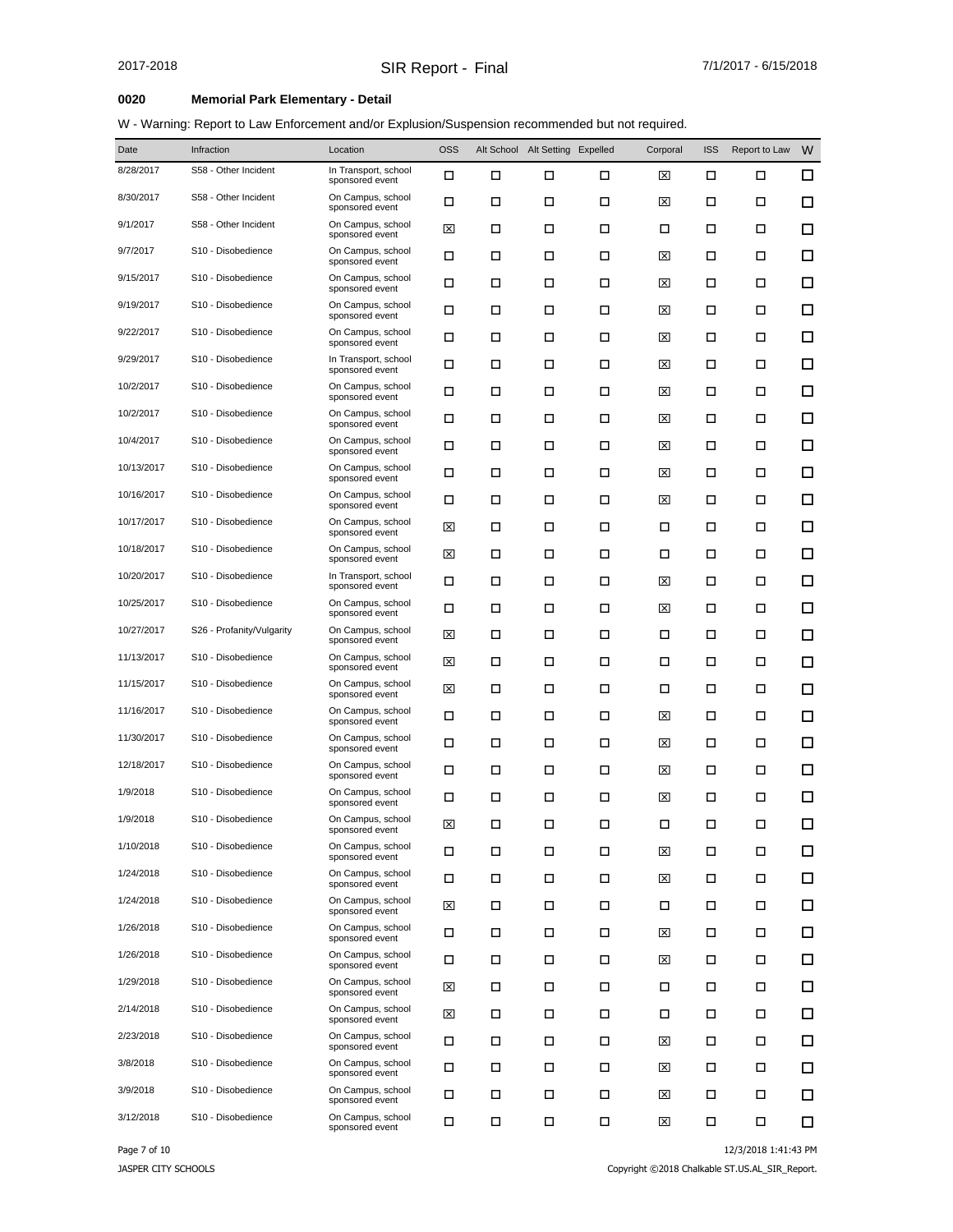# **0020 Memorial Park Elementary - Detail**

W - Warning: Report to Law Enforcement and/or Explusion/Suspension recommended but not required.

| Date      | Infraction                     | Location                              | <b>OSS</b> |   | Alt School Alt Setting Expelled |   | Corporal | <b>ISS</b> | Report to Law | W      |
|-----------|--------------------------------|---------------------------------------|------------|---|---------------------------------|---|----------|------------|---------------|--------|
| 3/15/2018 | S58 - Other Incident           | On Campus, school<br>sponsored event  | 囟          | □ | □                               | □ | □        | □          | □             | $\Box$ |
| 3/16/2018 | S10 - Disobedience             | On Campus, school<br>sponsored event  | □          | □ | □                               | □ | ⊠        | □          | □             | $\Box$ |
| 3/20/2018 | S10 - Disobedience             | On Campus, school<br>sponsored event  | ⊠          | □ | □                               | □ | □        | □          | □             | □      |
| 3/22/2018 | S10 - Disobedience             | On Campus, school<br>sponsored event  | ⊠          | □ | □                               | □ | □        | □          | □             | □      |
| 4/10/2018 | S <sub>10</sub> - Disobedience | On Campus, school<br>sponsored event  | □          | □ | □                               | □ | ⊠        | □          | □             | □      |
| 4/11/2018 | S10 - Disobedience             | On Campus, school<br>sponsored event  | ⊠          | □ | □                               | □ | □        | □          | □             | □      |
| 4/12/2018 | S10 - Disobedience             | On Campus, school<br>sponsored event  | □          | □ | □                               | □ | ⊠        | □          | □             | $\Box$ |
| 4/18/2018 | S10 - Disobedience             | Off Campus, school<br>sponsored event | □          | □ | □                               | □ | ⊠        | □          | □             | □      |
| 4/19/2018 | S10 - Disobedience             | Off Campus, school<br>sponsored event | □          | □ | □                               | □ | ⊠        | □          | □             | □      |
| 4/20/2018 | S <sub>10</sub> - Disobedience | On Campus, school<br>sponsored event  | □          | □ | □                               | □ | ⊠        | □          | □             | □      |
| 4/20/2018 | S10 - Disobedience             | On Campus, school<br>sponsored event  | ◻          | □ | □                               | □ | ⊠        | □          | □             | □      |
| 4/20/2018 | S10 - Disobedience             | On Campus, school<br>sponsored event  | 冈          | □ | □                               | □ | □        | □          | □             | $\Box$ |
| 4/26/2018 | S10 - Disobedience             | On Campus, school<br>sponsored event  | □          | □ | □                               | □ | ⊠        | □          | □             | □      |
| 4/26/2018 | S10 - Disobedience             | On Campus, school<br>sponsored event  | □          | □ | □                               | □ | ⊠        | □          | □             | □      |
| 4/26/2018 | S <sub>10</sub> - Disobedience | On Campus, school<br>sponsored event  | 囟          | □ | □                               | □ | □        | □          | □             | □      |
| 4/27/2018 | S10 - Disobedience             | On Campus, school<br>sponsored event  | □          | □ | □                               | □ | ⊠        | □          | □             | □      |
| 4/27/2018 | S <sub>10</sub> - Disobedience | On Campus, school<br>sponsored event  | □          | □ | □                               | □ | ⊠        | □          | □             | $\Box$ |
| 4/27/2018 | S10 - Disobedience             | On Campus, school<br>sponsored event  | □          | □ | □                               | □ | ⊠        | □          | □             | □      |
| 4/30/2018 | S31 - Threat/Intimidation      | On Campus, school<br>sponsored event  | ⊠          | □ | □                               | □ | □        | □          | □             | □      |
| 5/2/2018  | S10 - Disobedience             | On Campus, school<br>sponsored event  | □          | □ | □                               | □ | ⊠        | □          | □             | □      |
| 5/2/2018  | S10 - Disobedience             | On Campus, school<br>sponsored event  | ◻          | □ | □                               | □ | ⊠        | □          | □             | □      |
| 5/9/2018  | S <sub>10</sub> - Disobedience | On Campus, school<br>sponsored event  | □          | □ | □                               | □ | ⊠        | □          | □             | $\Box$ |
| 5/14/2018 | S10 - Disobedience             | On Campus, school<br>sponsored event  | ⊠          | □ | □                               | □ | □        | □          | □             | □      |
| 5/14/2018 | S10 - Disobedience             | On Campus, school<br>sponsored event  | □          | □ | □                               | □ | ⊠        | □          | □             | □      |
| 5/17/2018 | S10 - Disobedience             | On Campus, school<br>sponsored event  | ⊠          | □ | □                               | □ | □        | □          | □             | □      |
| 5/18/2018 | S10 - Disobedience             | On Campus, school<br>sponsored event  | □          | □ | □                               | □ | 図        | □          | П             | $\Box$ |

#### **0020 Memorial Park Elementary - Summary**

| <b>Infraction</b>              | Incidents | <b>OSS</b> |   | Alt School Alt Setting Expelled Corporal |          |    | <b>ISS</b> |
|--------------------------------|-----------|------------|---|------------------------------------------|----------|----|------------|
| S <sub>10</sub> - Disobedience | 56        | 15         | 0 | 0                                        | 0        | 41 | 0          |
| S26 - Profanity/Vulgarity      |           |            | 0 | 0                                        | 0        | 0  | 0          |
| S31 - Threat/Intimidation      |           |            | 0 | 0                                        | $\Omega$ | 0  | 0          |
| S58 - Other Incident           | 4         | 2          | 0 | 0                                        | 0        | 2  | 0          |
| Total                          | 62        | 19         | 0 | 0                                        |          | 43 |            |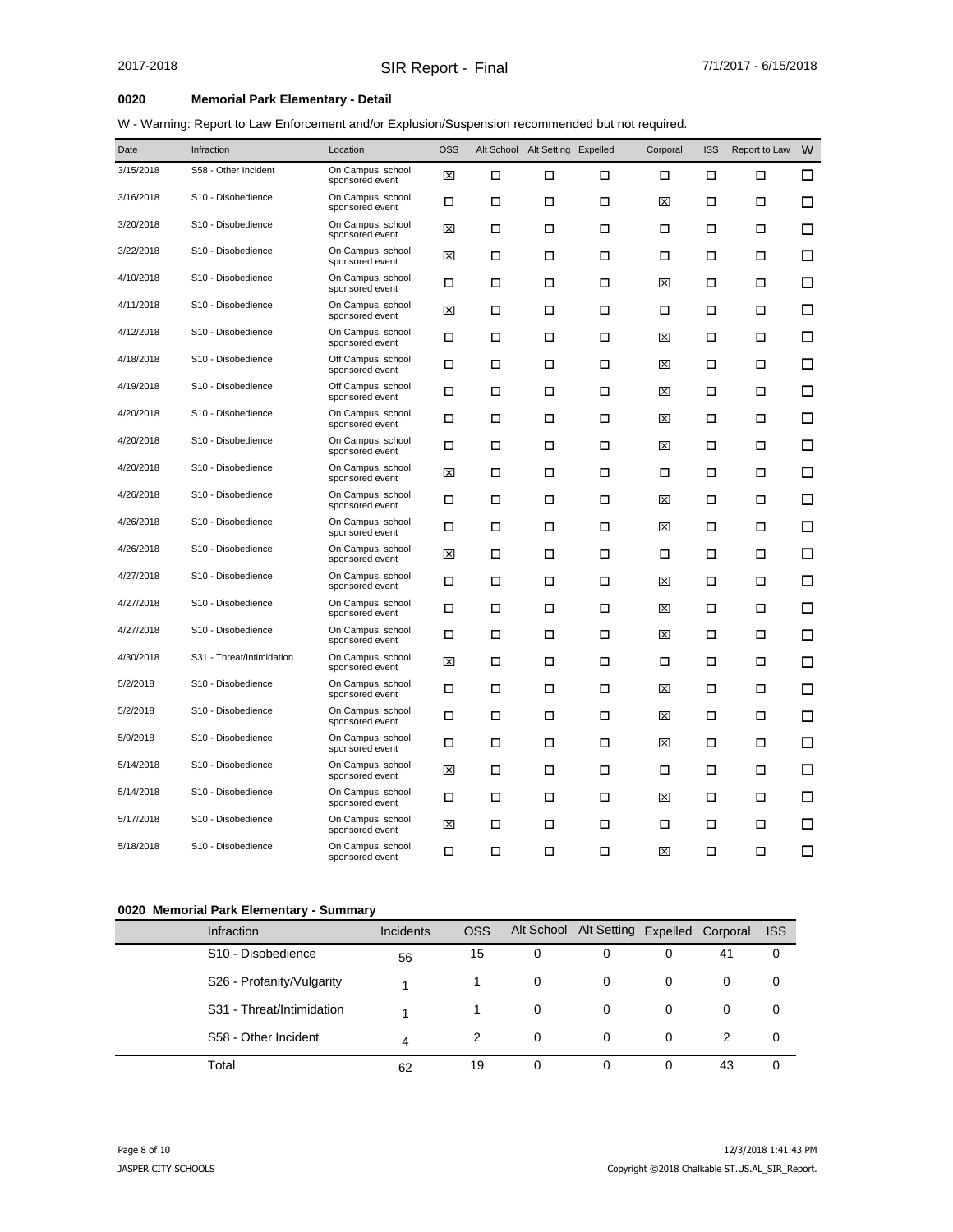# **0030 T.R. Simmons Elementary - Detail**

| Date       | Infraction                        | Location     | <b>OSS</b> |   | Alt School Alt Setting Expelled |        | Corporal | <b>ISS</b> | Report to Law | W      |
|------------|-----------------------------------|--------------|------------|---|---------------------------------|--------|----------|------------|---------------|--------|
| 9/7/2017   | S10 - Disobedience                | On Campus    | □          | □ | □                               | □      | ⊠        | □          | □             | $\Box$ |
| 9/14/2017  | S10 - Disobedience                | On Campus    | □          | □ | □                               | □      | ⊠        | □          | □             | □      |
| 9/15/2017  | S09 - Defiance                    | On Campus    | □          | □ | П                               | □      | ⊠        | □          | □             | $\Box$ |
| 9/19/2017  | S09 - Defiance                    | On Campus    | □          | □ | □                               | □      | ⊠        | □          | □             | $\Box$ |
| 9/20/2017  | S31 - Threat/Intimidation         | On Campus    | □          | □ | П                               | □      | ⊠        | □          | □             | $\Box$ |
| 9/25/2017  | S17 - Fighting                    | On Campus    | ⊠          | □ | □                               | □      | □        | □          | □             | $\Box$ |
| 9/25/2017  | S17 - Fighting                    | On Campus    | ⊠          | □ | П                               | □      | □        | □          | □             | $\Box$ |
| 9/27/2017  | S10 - Disobedience                | On Campus    | □          | □ | □                               | □      | ⊠        | □          | □             | $\Box$ |
| 9/27/2017  | S10 - Disobedience                | On Campus    | □          | □ | □                               | □      | ⊠        | □          | □             | $\Box$ |
| 10/4/2017  | S10 - Disobedience                | On Campus    | □          | □ | □                               | □      | ⊠        | □          | □             | $\Box$ |
| 10/18/2017 | S10 - Disobedience                | In Transport | □          | □ | □                               | □      | ⊠        | □          | □             | $\Box$ |
| 10/24/2017 | S09 - Defiance                    | On Campus    | □          | □ | □                               | □      | ⊠        | ◻          | □             | $\Box$ |
| 10/25/2017 | S09 - Defiance                    | On Campus    | □          | □ | □                               | □      | ⊠        | □          | □             | $\Box$ |
| 10/25/2017 | S10 - Disobedience                | On Campus    | □          | □ | □                               | □      | ⊠        | ◻          | □             | $\Box$ |
| 10/27/2017 | S49 - Other<br>Weapon, Possession | In Transport | ⊠          | □ | □                               | □      | □        | □          | □             | $\Box$ |
| 11/2/2017  | S10 - Disobedience                | On Campus    | □          | □ | □                               | □      | ⊠        | □          | □             | $\Box$ |
| 11/15/2017 | S10 - Disobedience                | On Campus    | ⊠          | □ | □                               | □      | □        | □          | □             | $\Box$ |
| 1/9/2018   | S10 - Disobedience                | In Transport | ⊠          | □ | □                               | □      | □        | □          | □             | $\Box$ |
| 1/25/2018  | S09 - Defiance                    | On Campus    | □          | □ | □                               | □      | ⊠        | □          | □             | $\Box$ |
| 1/25/2018  | S09 - Defiance                    | On Campus    | □          | □ | □                               | □      | ⊠        | □          | □             | $\Box$ |
| 1/29/2018  | S10 - Disobedience                | On Campus    | □          | □ | □                               | □      | ⊠        | □          | □             | $\Box$ |
| 1/31/2018  | S10 - Disobedience                | On Campus    | ⊠          | □ | □                               | □      | □        | □          | □             | $\Box$ |
| 2/2/2018   | S10 - Disobedience                | On Campus    | ⊠          | □ | □                               | □      | □        | □          | □             | $\Box$ |
| 2/2/2018   | S10 - Disobedience                | On Campus    | □          | □ | □                               | □      | ⊠        | □          | □             | $\Box$ |
| 2/6/2018   | S10 - Disobedience                | On Campus    | □          | □ | □                               | □      | ⊠        | □          | □             | $\Box$ |
| 2/8/2018   | S09 - Defiance                    | On Campus    | □          | □ | □                               | □      | ⊠        | □          | □             | $\Box$ |
| 2/16/2018  | S09 - Defiance                    | On Campus    | □          | □ | □                               | □      | ⊠        | □          | □             | $\Box$ |
| 2/22/2018  | S10 - Disobedience                | On Campus    | □          | □ | □                               | □      | ⊠        | □          | □             | $\Box$ |
| 2/28/2018  | S09 - Defiance                    | On Campus    | □          | □ | □                               | □      | ⊠        | □          | □             | $\Box$ |
| 3/15/2018  | S10 - Disobedience                | On Campus    | П          | П | П                               | $\Box$ | ⊠        | □          | П             | 口      |
| 3/15/2018  | S20 - Harassment                  | On Campus    | П          | П | П                               | П      | ⊠        | П          | П             | $\Box$ |
| 3/16/2018  | S10 - Disobedience                | In Transport | □          | □ | П                               | □      | ⊠        | □          | □             | □      |
| 3/20/2018  | S10 - Disobedience                | On Campus    | □          | П | П                               | П      | ⊠        | □          | □             | $\Box$ |
| 3/21/2018  | S29 - Sexual Harassment           | On Campus    | ⊠          | □ | П                               | $\Box$ | □        | □          | □             | X      |
| 4/9/2018   | S10 - Disobedience                | On Campus    | ⊠          | □ | П                               | П      | □        | □          | □             | $\Box$ |
| 4/13/2018  | S10 - Disobedience                | On Campus    | ⊠          | □ | П                               | □      | □        | □          | □             | □      |
| 4/18/2018  | S30 - Sexual Offenses, Other      | On Campus    | ⊠          | □ | П                               | $\Box$ | П        | □          | П             | □      |
| 4/25/2018  | S10 - Disobedience                | On Campus    | П          | П | П                               | П      | ⊠        | П          | П             | □      |